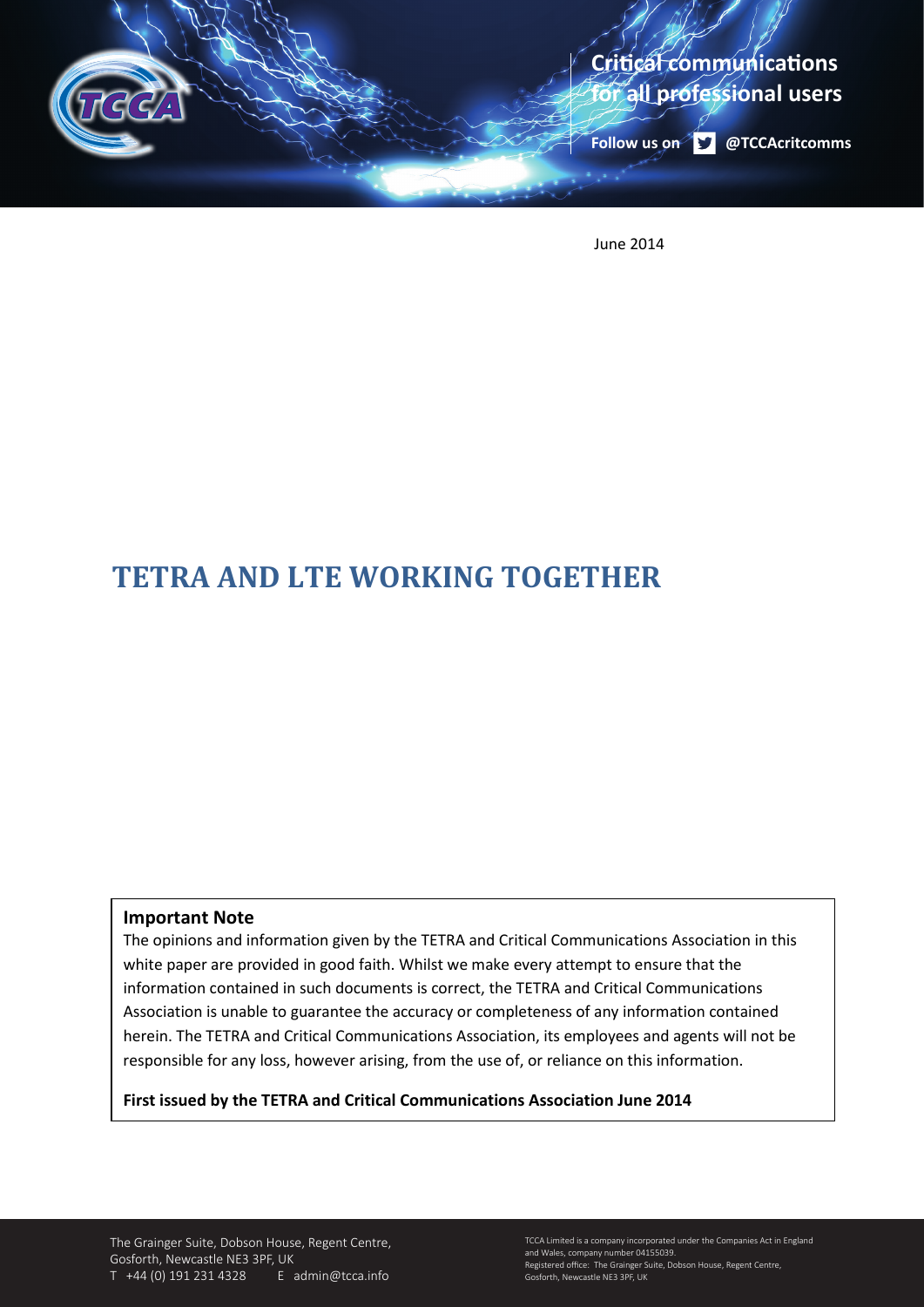## <span id="page-1-0"></span>**Contents**

| The Essential Capabilities of Mission Critical Communications - Back to the basics2 |  |
|-------------------------------------------------------------------------------------|--|
|                                                                                     |  |
|                                                                                     |  |
|                                                                                     |  |
|                                                                                     |  |
|                                                                                     |  |
|                                                                                     |  |
|                                                                                     |  |
|                                                                                     |  |
|                                                                                     |  |
|                                                                                     |  |
|                                                                                     |  |
|                                                                                     |  |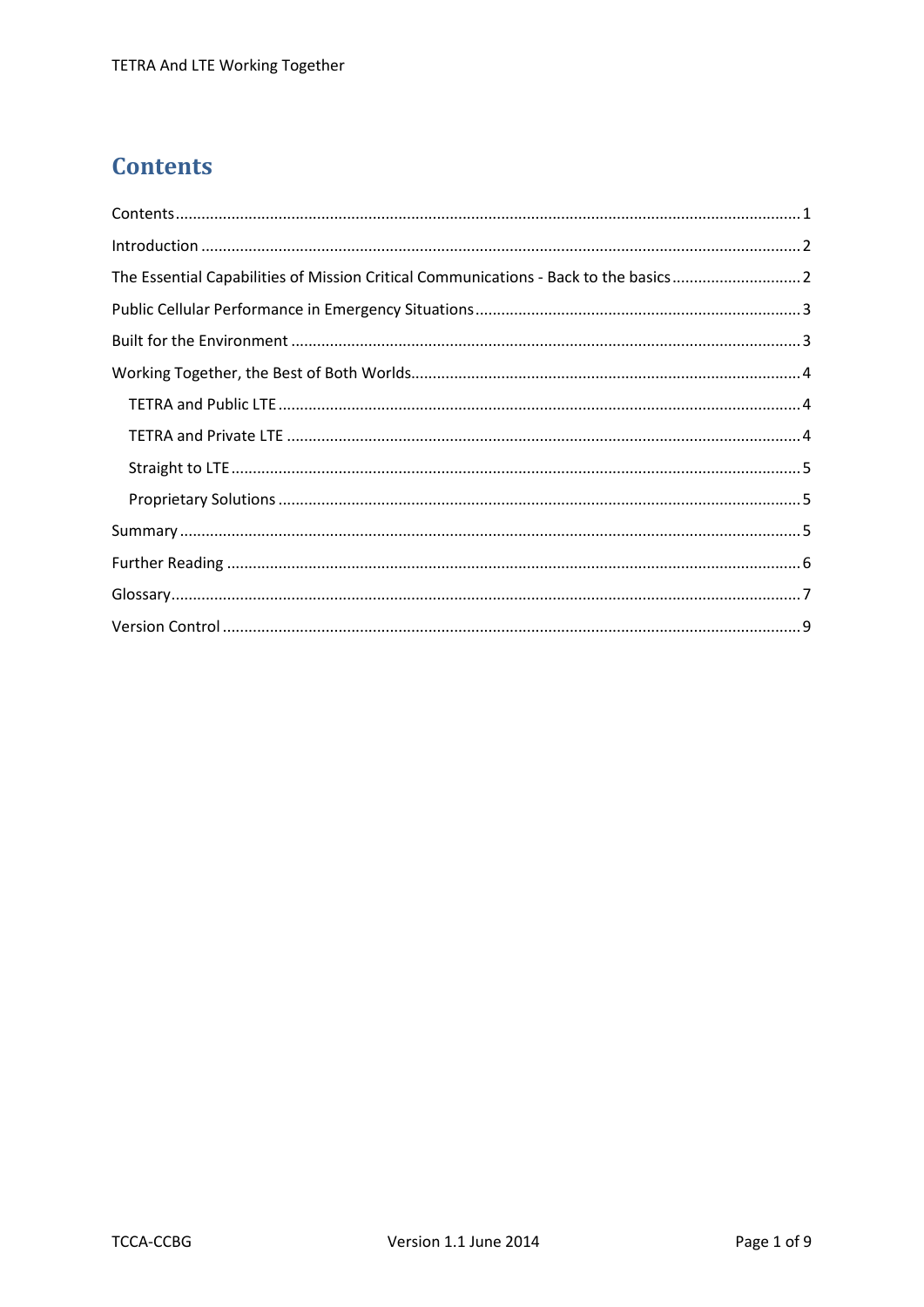### <span id="page-2-0"></span>**Introduction**

TETRA, (Terrestrial Trunked Radio), was engineered from the outset to meet the particular needs of public safety users. Yet services such as power and water are also essential to the well being of society and can be considered to be critical services. TETRA is therefore ideal to serve the needs of users in those sectors, and in many others where reliable, robust and secure communications are essential.

Standardised by ETSI, TETRA shares many basic technology elements with cellular mobile telephony but with added unique mission critical features such as instant connection, push to talk, direct mode, and group calls. TETRA is continually evolving, with a rich range of additional capabilities meeting the increasing needs of its users. In the same way as cellular systems have developed to add higher speed data services, TETRA has also evolved with the introduction of TEDS (TETRA Enhanced Data Service) giving a significant increase in wideband data capability.

During this time cellular systems have moved through two generational shifts from 2G to 3G/HSDPA and now to 4G/LTE. With each step, data speeds have increased and now are much faster than is possible in TETRA even with TEDS. Although there is nothing on the horizon that can compete with TETRA voice services, some operators and prospective customers for TETRA are asking whether they should migrate to LTE for broadband data services now.

This paper discusses the potential for migration to a broadband data service which will still provide the necessary capabilities for public safety and critical users, working with TETRA's unrivalled voice capabilities.

## <span id="page-2-1"></span>**The Essential Capabilities of Mission Critical Communications - Back to the basics**

The specification for the TETRA standard was underpinned by a number of fundamental requirements that still hold true today.

- Prioritisation and pre-emption, allowing the most important calls to be connected at times of congestion.
- Emergency calls, prioritised above other traffic, which get through even if the network is busy, and automatically alert controllers.
- Wide area, fast call set-up, "all informed net" group calls
- Direct Mode Operation (DMO) allowing "back to back" communications between radio terminals independent of the network
- High level voice encryption to meet the security needs of public safety organisations
- Full duplex voice for PABX and PSTN telephony communications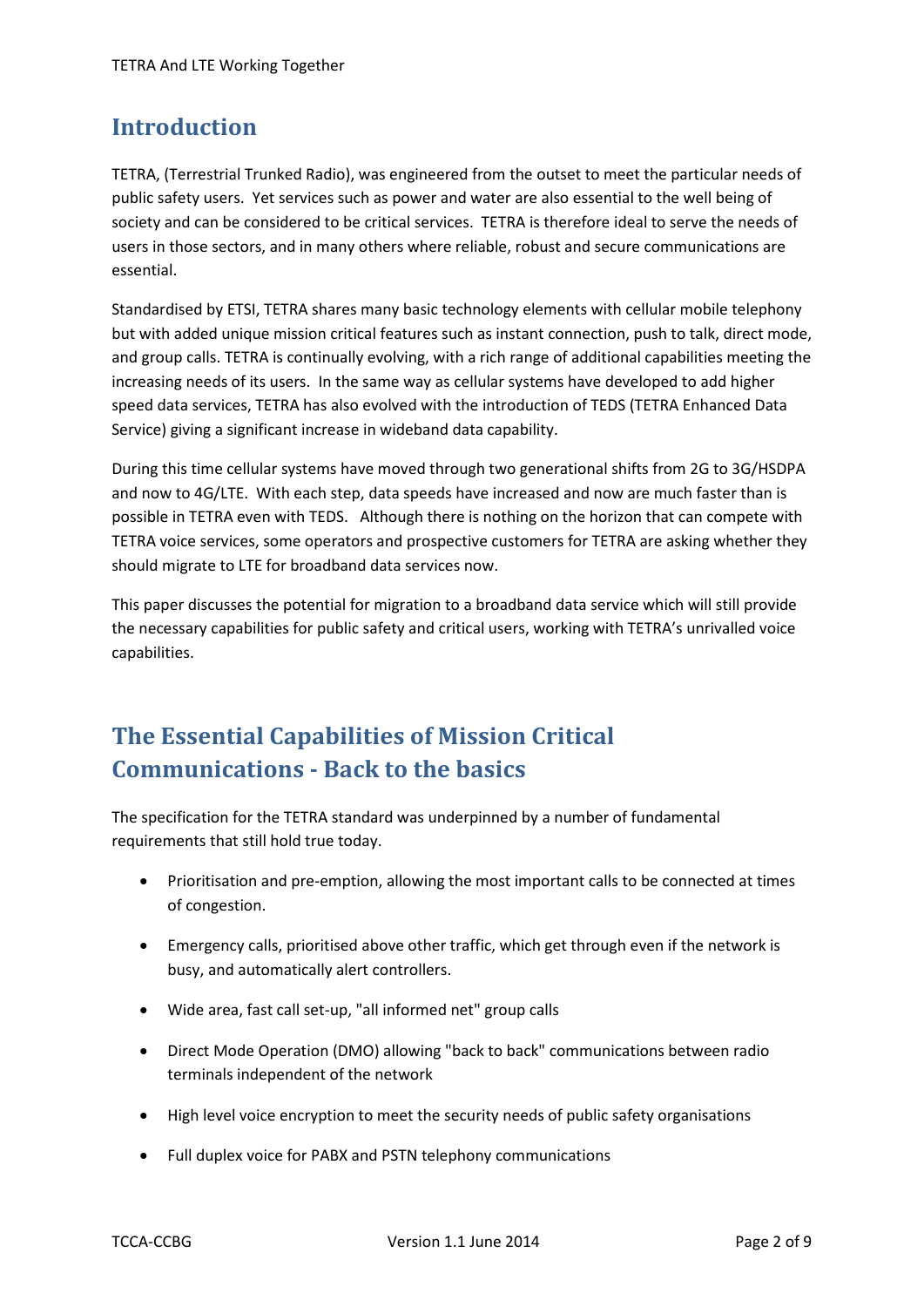In addition, TETRA networks are specified to work on frequencies that permit long range coverage for the base stations. They are designed to provide very high levels of coverage and availability, and include much higher levels of security than public cellular networks.

### <span id="page-3-0"></span>**Public Cellular Performance in Emergency Situations**

Public cellular mobile networks come under considerable strain at a time of emergency, or even during a significant incident such as a traffic jam on a busy highway. There are numerous examples of network congestion at such times. The examples which cause greatest concern are those that occur during major emergencies, the times when communications for public safety and other critical users are at their most important. In addition, well documented local and regional outages of the public networks due to technical issues continue to happen.

This is why dedicated public safety and other mission critical networks are still considered to be essential. It is known that many public safety officers and other critical personnel utilise public mobile communications systems during their working day. Engineers, detectives and senior staff use mobile phones, and with 3G or even 4G available in some areas, these work well for person to person voice and data calls under normal conditions. But at critical times the networks cannot offer the resilience, speed, and special features that are essential for emergency response staff to do their work properly. Time after time TETRA proves its ability to connect first responders in the high stress environments when they must perform to the limit of their ability.

### <span id="page-3-1"></span>**Built for the Environment**

TETRA terminals, whether handheld or vehicle mounted, are engineered to standards well beyond those used in the development of consumer mobile phones. All 'standard' TETRA terminals are rugged and robust. In addition, there is a range of further enhanced models designed to continue working in the most challenging of situations, including fire, flood and hazardous dust and gas environments. And TETRA terminals go on working well beyond the normal life of a mobile phone, ensuring an excellent return on the investment. A wide range of accessories enhances these radios for the different types of end user. These accessories are also engineered to operate successfully in the tough environments that are encountered on a daily basis and which cellular phones would be unable to survive.

The emergency button is now a standard feature on most TETRA radios. This immediately alerts colleagues and supervisory staff if a user is in difficulty. GPS receivers automatically inform control room staff of the individual's location, providing enhanced user safety.

More and more capability has been added to the radios, including secure Bluetooth, web browsers, larger screens, and cameras to increase the efficiency and effectiveness of the users.

Bluetooth offers interesting possibilities for linking the TETRA radio with other devices such as PDAs, mobile computers, or even body sensors that monitor vital signs.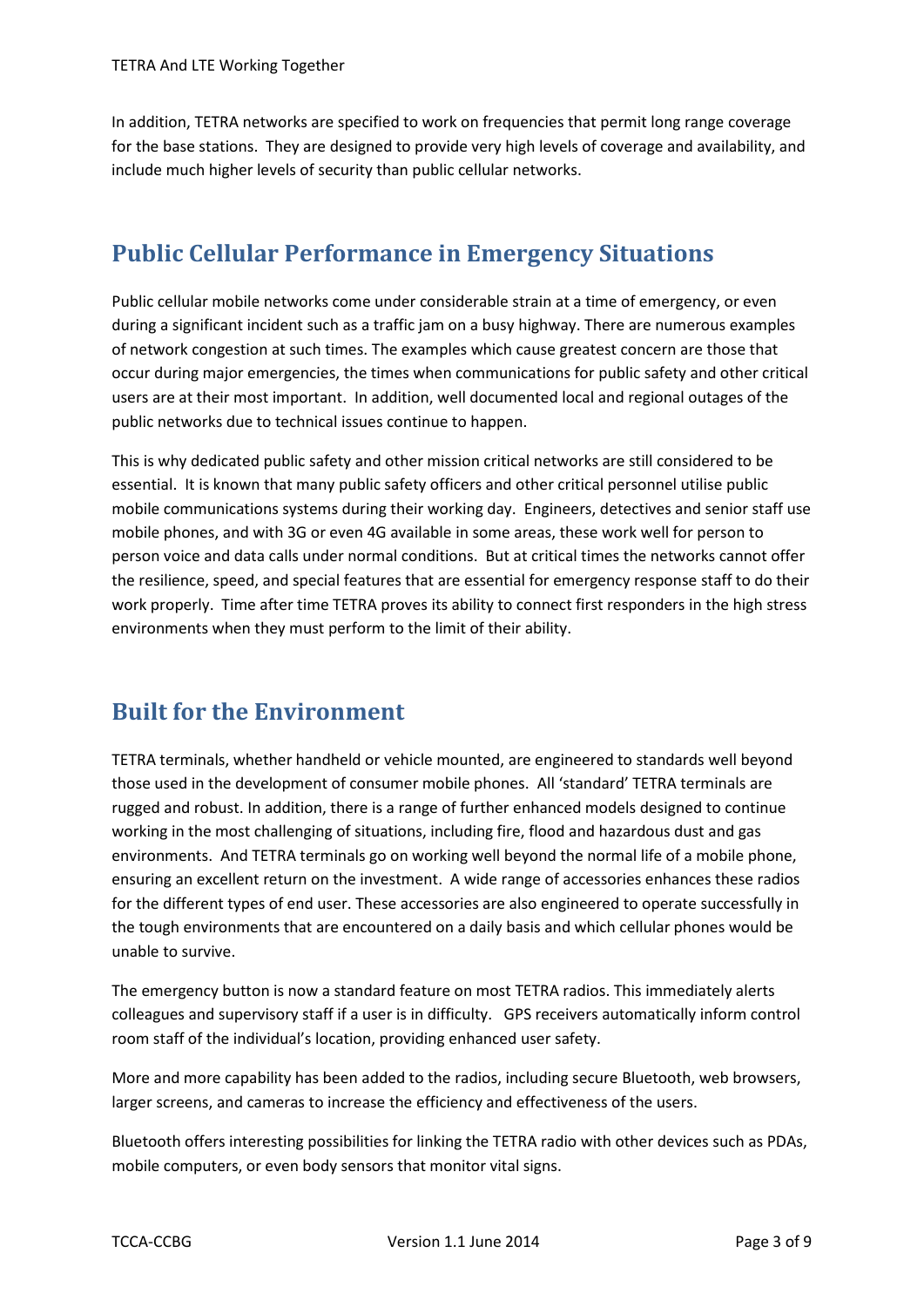At all times, reliable and secure TETRA radio systems ensure that communications are maintained under the most severe conditions.

## <span id="page-4-0"></span>**Working Together, the Best of Both Worlds**

A combination of TETRA and LTE can be considered as a medium term migration strategy for many critical communications users. Such a solution could be engineered either using the public LTE solutions rolling out now in many countries of the world, or with a dedicated LTE data network for critical users. There are advantages and drawbacks with both and these are discussed in the TCCA whitepaper "Mobile Broadband for Critical Communications Users - A review of options for delivering Mission Critical solutions". This document can be downloaded from the TCCA website at: [www.tandcca.com/Library/Documents/Broadband/MCMBB%20Delivery%20Options%20v1.0.pdf](http://www.tandcca.com/Library/Documents/Broadband/MCMBB%20Delivery%20Options%20v1.0.pdf)

In both cases TETRA remains as the "safety-net" to ensure availability of resilient, reliable voice and some data communications under all conditions.

#### <span id="page-4-1"></span>**TETRA and Public LTE**

This can be a financially attractive solution, taking advantage of the investments being made by public carriers in their commercial networks whilst continuing to leverage the existing TETRA infrastructure. Both networks would "do what they do best", LTE offering fast data service in the urban and high population areas where it will likely be most quickly deployed. As TETRA provides a very high level of geographical coverage, the public carrier will not need to replicate this and may be able to offer service to users at pricing similar to that offered to the general public. TETRA will continue to offer secure and resilient voice and some data services over a wide area. It should be noted that the upgrade of a TETRA network to TEDS will provide an increase in data speeds and to a great extent provide many of the applications that LTE offers in a suitably modified form. This option is the natural first step in a migration path for critical communications.

A variant of this approach would be to establish an MVNO who would contract with the critical services agencies and the public carrier(s) to ensure a high level of availability of LTE service even at times of congestion and/or emergency. The MVNO would be able to integrate some services such as location, device management, and command and control over both the LTE and the TETRA network.

#### <span id="page-4-2"></span>**TETRA and Private LTE**

In this scenario a separate LTE network is deployed on its own frequencies and managed entirely separately from the public LTE network. This too would work alongside TETRA until nationwide coverage is achieved and the features embedded in TETRA are fully replicated in LTE. As both of these will take many years (and significant cost) to achieve, this "overlap" will last for many years to come. Such a solution will require the allocation of frequencies by the regulators in each administration and sizable investment unless the LTE coverage is to be limited to specific high value areas.

On the positive side such a system could maintain the high levels of security insisted on by some TETRA operators and integration of services could be more straightforward.

This option could be a second step after the TETRA/Public LTE step.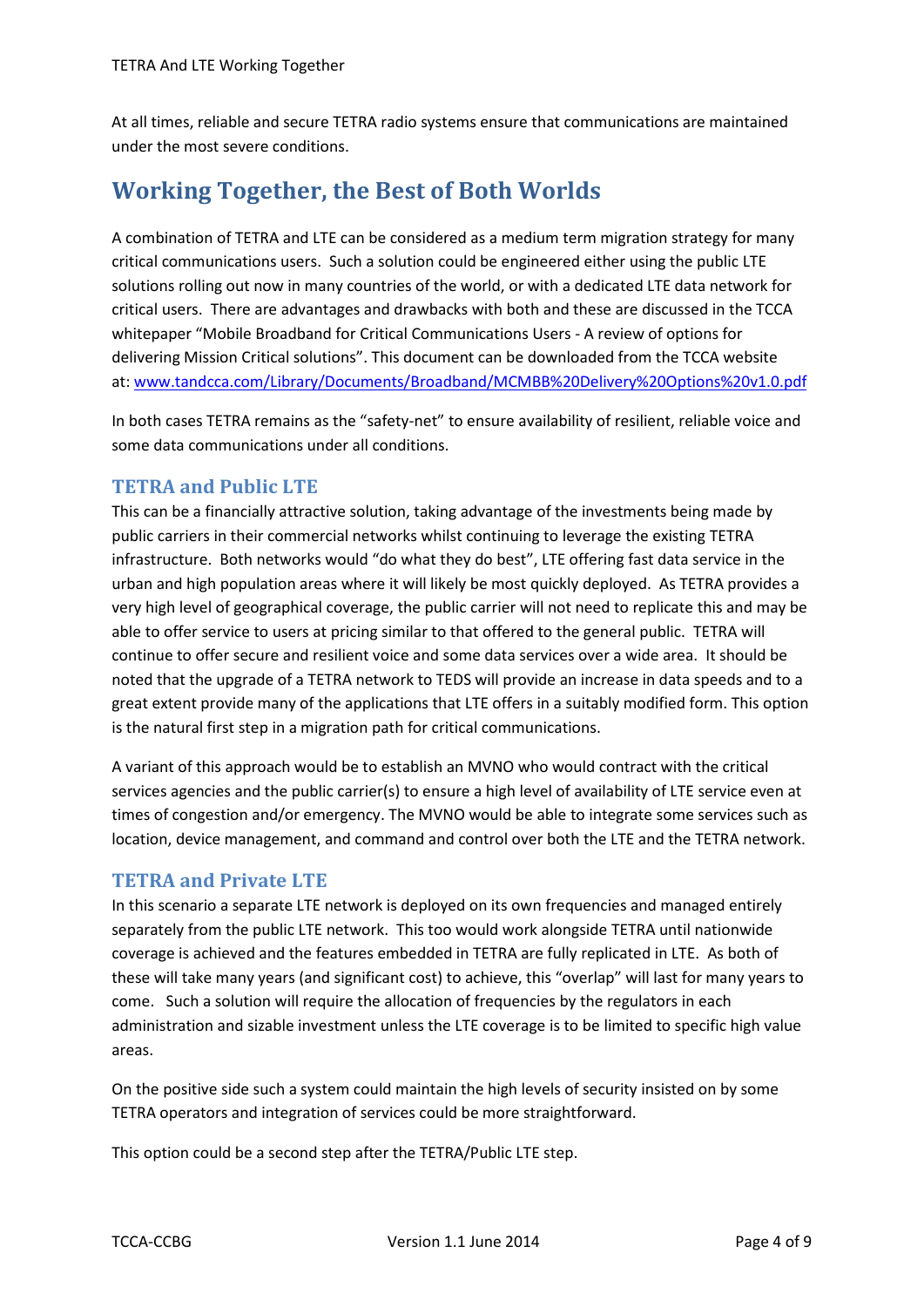#### <span id="page-5-0"></span>**Straight to LTE**

A single step migration to an LTE-only network without a TETRA underlay faces significant challenges at this time. Public LTE networks would be required to offer guaranteed service levels, coverage and resilience which will be costly and difficult for commercial carriers to provide. The unique features in TETRA that mission critical users rely on, such as group calls and direct mode, will take years to replicate in LTE. Whilst these have been raised as work items for the standardisation bodies, they are still some way off from becoming a reality for users. In the interim, critical communications users need to have a network which meets their needs now. For the foreseeable future this is TETRA.

#### <span id="page-5-1"></span>**Proprietary Solutions**

A small number of manufacturers are proposing broadband solutions which are being positioned as suitable for public safety and critical communications. Such solutions will face significant challenges in adoption. Operators choosing such technologies will need to consider the risks of adopting non standardised solutions and the potential long term price penalties arising from being locked in to a single manufacturer. History shows that standards-based technologies force manufacturers to compete and innovate, keeping prices under control and encouraging a rich ecosystem of products, applications and services. The success of TETRA is underpinned by the industry leading interoperability testing programme developed by the TCCA in conjunction with all leading manufacturers. This programme ensures that all certified products and systems work seamlessly together, irrespective of the number of suppliers contributing equipment to a network.

### <span id="page-5-2"></span>**Summary**

It is clear that TETRA continues to deliver all the voice and data requirements for many existing and future critical communications users. This will remain the case for many years to come.

A migration path towards public safety and critical broadband service can begin today with the combination of TETRA/TEDS and commercial LTE. This will provide both mission critical voice and data services, and day-to-day voice and broadband services that meet the needs of critical users such a blue-light and essential service personnel.

Once broadband services establish themselves as essential elements of everyday operations the pressure to ensure availability at all times, even during major emergencies, will drive the need for guaranteed access and high quality of service. These are likely to require dedicated spectrum to ensure that Public Safety and other Critical Communications users continue to obtain access even during times of high network load either on publically provided or privately owned LTE networks. As the LTE standards do not yet include the TETRA features essential for critical communications users, even a private LTE network will need to work alongside TETRA for many years into the future.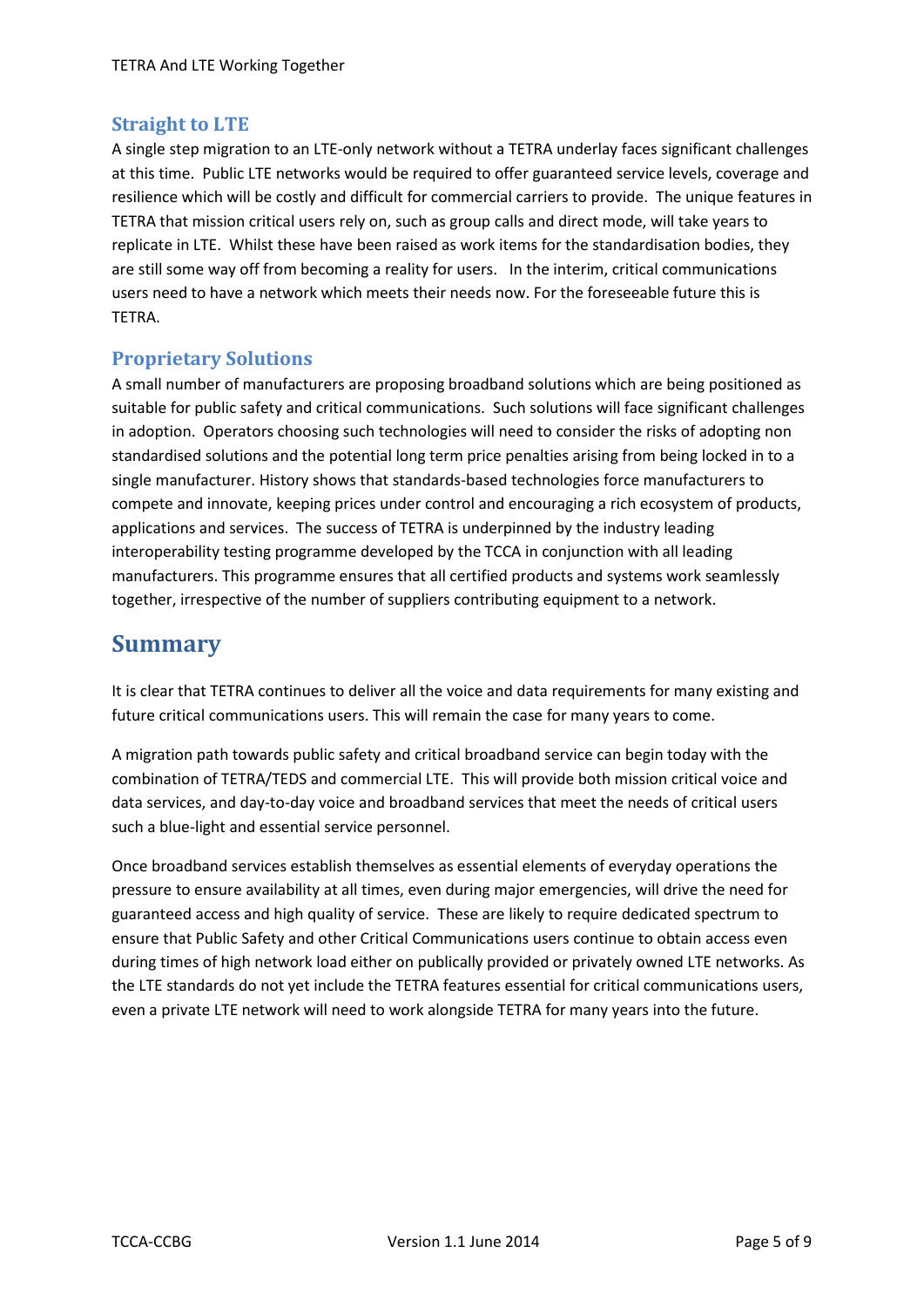## <span id="page-6-0"></span>**Further Reading**

The following documents on the TCCA web pages amplify and expand on the points made in this summary paper.

TCCA Broadband Group Page<http://www.tandcca.com/assoc/page/18100>

The Strategic Case for Mission Critical

Broadband [http://www.tandcca.com/Library/Documents/Broadband/MCMBB%20Strategic%20Case](http://www.tandcca.com/Library/Documents/Broadband/MCMBB%20Strategic%20Case%20v1_0.pdf) [%20v1\\_0.pdf](http://www.tandcca.com/Library/Documents/Broadband/MCMBB%20Strategic%20Case%20v1_0.pdf)

Mission Critical Mobile Broadband: Practical standardisation and roadmap considerations [http://www.tandcca.com/Library/Documents/CCBGMissionCriticalMobileBroadbandw](http://www.tandcca.com/Library/Documents/CCBGMissionCriticalMobileBroadbandwhitepaper2013.pdf) [hitepaper2013.pdf](http://www.tandcca.com/Library/Documents/CCBGMissionCriticalMobileBroadbandwhitepaper2013.pdf)

For further information please see [www.tandcca.com](http://www.tandcca.com/)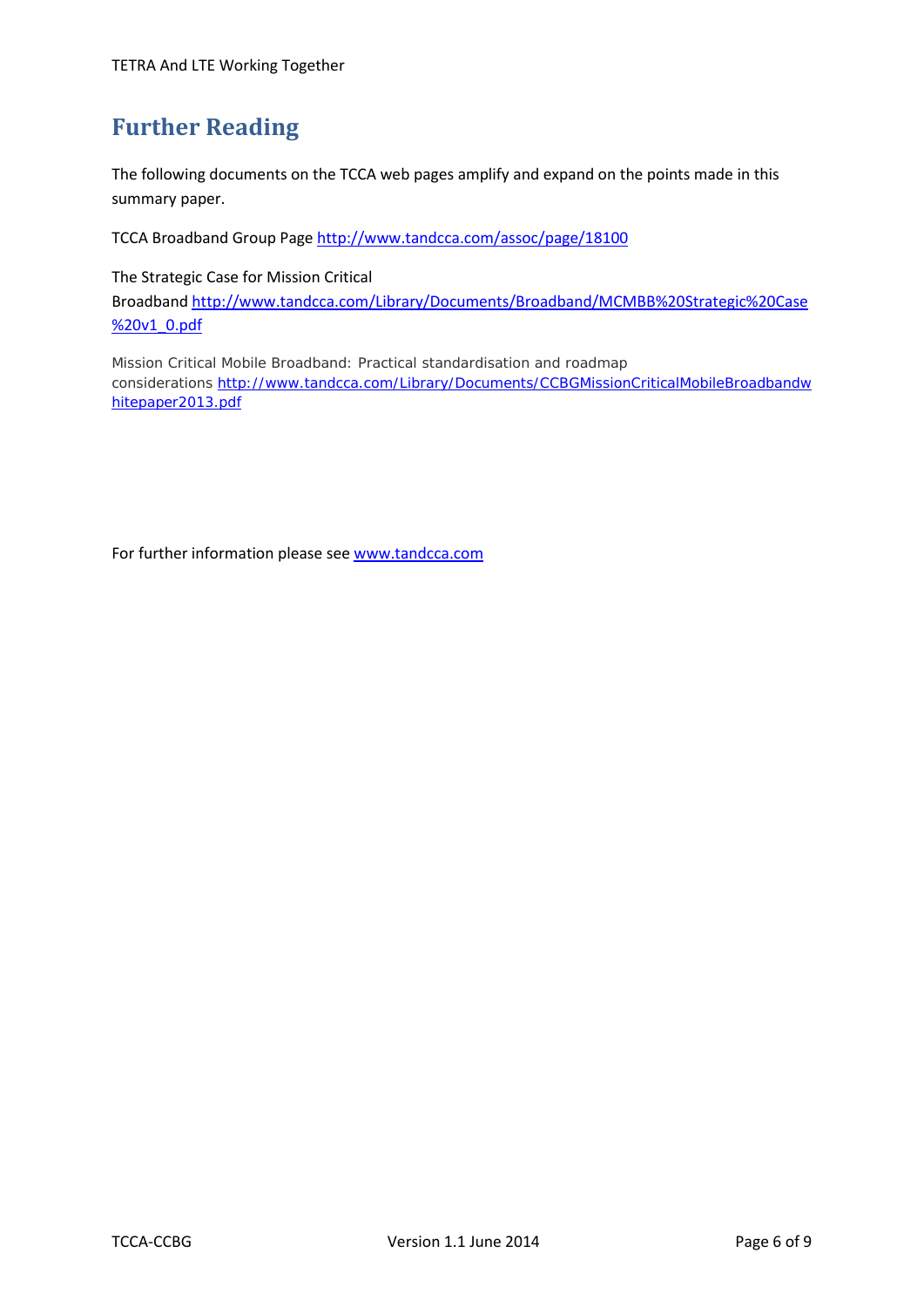## <span id="page-7-0"></span>**Glossary**

| 3GPP              | 3 <sup>rd</sup> generation Partnership Project - the organisation responsible for the LTE standard                                                                                                                                                     |  |  |  |
|-------------------|--------------------------------------------------------------------------------------------------------------------------------------------------------------------------------------------------------------------------------------------------------|--|--|--|
| 4G                | 4 <sup>th</sup> Generation cellular radio technology                                                                                                                                                                                                   |  |  |  |
| <b>CAPEX</b>      | Capital Expenditure                                                                                                                                                                                                                                    |  |  |  |
| <b>CCBG</b>       | Critical Communications Broadband Group. A working group of the TETRA and Critical<br><b>Communications Association</b>                                                                                                                                |  |  |  |
| <b>CEPT</b>       | European Conference of Postal and Telecommunications Administrations -<br>a coordinating body for European state telecommunications                                                                                                                    |  |  |  |
| <b>CGC</b>        | A Complementary Ground Component is a terrestrial infill system for a mobile satellite<br>system that uses terrestrial base stations to provide connectivity in weak signal areas<br>such as urban areas                                               |  |  |  |
| <b>CNI</b>        | Critical National Infrastructure typically includes the Utilities (Gas, Electricity and Water),<br>Transportation (Rail and Metro, Buses and Trams, Ports and Airports) and other critical<br>industries without whom society would quickly break down |  |  |  |
| <b>DMO</b>        | Direct Mode Operation. A means of establishing communications between two radios<br>without the intervention of a radio infrastructure                                                                                                                 |  |  |  |
| EC                | <b>European Commission</b>                                                                                                                                                                                                                             |  |  |  |
| e-nodeB           | e-nodeB (or ENB) is the radio base station and controller in an LTE network                                                                                                                                                                            |  |  |  |
| <b>ETSI</b>       | European Telecommunications Standards Institute                                                                                                                                                                                                        |  |  |  |
| <b>EUTC</b>       | European Utilities Telecom Council - an Association of Utility organisations in Europe<br>similar to the UTC in the USA                                                                                                                                |  |  |  |
| e-UTRAN           | e-UTRA is the air interface of 3GPP's Long Term Evolution (LTE) upgrade path for mobile<br>networks. E-UTRAN is the radio access network based on that standard                                                                                        |  |  |  |
| EPC               | Evolved Packet Core is the overall packet data handling system of a LTE network.                                                                                                                                                                       |  |  |  |
| <b>FCC</b>        | Federal Communications Commission - the US regulator                                                                                                                                                                                                   |  |  |  |
| FirstNet          | First Responder Network Authority (FirstNet) is an independent authority whose task is<br>to provide emergency responders with the first high-speed, nationwide network<br>dedicated to Public Safety in the USA                                       |  |  |  |
| <b>Group Call</b> | A means of setting up a radio call to a large number of users simultaneously                                                                                                                                                                           |  |  |  |
| <b>HSPA</b>       | High Speed Packet Access is a 3G technology for delivering high speed data over a<br>cellular telephone network                                                                                                                                        |  |  |  |
| HSPA+             | Evolved High-Speed Packet Access, is a technical standard for wireless, broadband<br>telecommunication that provides increased data rates over HSPA                                                                                                    |  |  |  |
| <b>ITU</b>        | International Telecommunications Union - coordinates the shared global use of the<br>radio spectrum                                                                                                                                                    |  |  |  |
| LMR               | Land Mobile Radio is the US equivalent of PMR and also provides group based radio<br>communications                                                                                                                                                    |  |  |  |
| <b>LTE</b>        | Long Term Evolution - the latest standard for cellular communications. LTE provides<br>higher data rates than 3G UMTS but is not quite a 4G technology                                                                                                 |  |  |  |
| LTE-A             | LTE Advanced - A further development of the LTE standard defining additional<br>functionality including aggregation of separate frequency bands and the addition of<br>voice services. LTE Advanced is considered a true 4G technology                 |  |  |  |
| M2M               | Machine to Machine communications                                                                                                                                                                                                                      |  |  |  |
| <b>MCMBB</b>      | Mission Critical Mobile Broadband                                                                                                                                                                                                                      |  |  |  |
|                   |                                                                                                                                                                                                                                                        |  |  |  |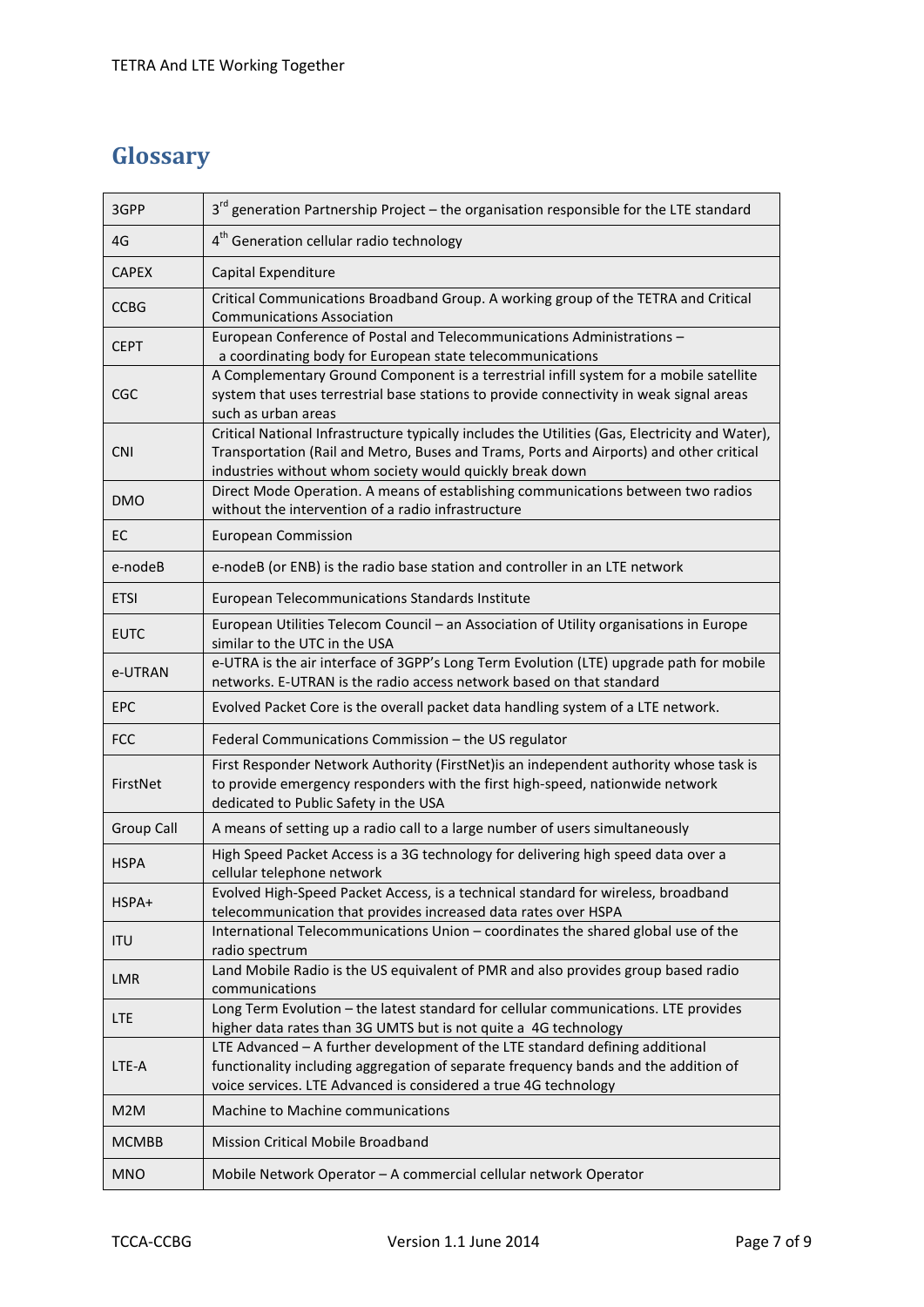| <b>MSS</b>   | <b>Mobile Satellite Service</b>                                                                                                                                                                                                                                                                                                                  |  |  |  |
|--------------|--------------------------------------------------------------------------------------------------------------------------------------------------------------------------------------------------------------------------------------------------------------------------------------------------------------------------------------------------|--|--|--|
| <b>MVNO</b>  | Mobile Virtual Network Operator                                                                                                                                                                                                                                                                                                                  |  |  |  |
| <b>NIST</b>  | The US National Institute of Standards and Technology is a measurement standards<br>laboratory, and is a non-regulatory agency of the United States Department of<br>Commerce. NIST is currently leading the US input to 3GPP LTE standards making on<br>behalf of the National Public Safety agencies.                                          |  |  |  |
| <b>NoC</b>   | Satellite Network Operations Centre                                                                                                                                                                                                                                                                                                              |  |  |  |
| <b>NPSTC</b> | National Public Safety Telecommunications Council is a Federation of associations<br>representing Public Safety telecommunications                                                                                                                                                                                                               |  |  |  |
| <b>NTIA</b>  | National Telecommunications and Information Administration (NTIA) is an agency of the<br>United States Department of Commerce that serves as the President's principal adviser<br>on telecommunications policies pertaining to the United States' economic and<br>technological advancement and to regulation of the telecommunications industry |  |  |  |
| <b>OPEX</b>  | <b>Operational Expenditure</b>                                                                                                                                                                                                                                                                                                                   |  |  |  |
| <b>PMR</b>   | Private Mobile Radio technology provides group based radio communications for<br>business and professional users                                                                                                                                                                                                                                 |  |  |  |
| <b>PPDR</b>  | Public Protection and Disaster Relief is a term that encompasses the traditional Public<br>Safety organisations and also major incident rescue services                                                                                                                                                                                          |  |  |  |
| ProSe        | Proximity Services - the 3GPP descriptor for Direct Mode (DMO) in LTE                                                                                                                                                                                                                                                                            |  |  |  |
| PSS/PS       | Public Safety Services or Public Safety - describes the emergency services and includes<br>Police, Fire, Ambulance, Border Guards, Security Services etc.                                                                                                                                                                                        |  |  |  |
| <b>RAN</b>   | <b>Radio Access Network</b>                                                                                                                                                                                                                                                                                                                      |  |  |  |
| <b>RSPP</b>  | The Radio Spectrum Policy Programme (RSPP) defines the roadmap for how Europe can<br>translate political priorities into strategic policy objectives for radio spectrum use                                                                                                                                                                      |  |  |  |
| S-Band       | Frequencies that range from 2 to 4 GHz                                                                                                                                                                                                                                                                                                           |  |  |  |
| <b>SDO</b>   | <b>Standards Development Organisation</b>                                                                                                                                                                                                                                                                                                        |  |  |  |
| <b>SIM</b>   | Subscriber Identity Module - is an integrated circuit that securely stores the<br>international mobile subscriber identity (IMSI) and the related key used to identify and<br>authenticate subscribers on mobile telephony devices                                                                                                               |  |  |  |
| <b>SLA</b>   | Service Level Agreement                                                                                                                                                                                                                                                                                                                          |  |  |  |
| <b>TCCA</b>  | TETRA and Critical Communications Association (see www.tandcca.com)                                                                                                                                                                                                                                                                              |  |  |  |
| <b>TETRA</b> | TErrestrial Trunked Radio - a digital trunked mobile radio technology                                                                                                                                                                                                                                                                            |  |  |  |
| Tetrapol     | A technology developed for the French Gendarmerie and in use by a number of Public<br>Safety agencies in various parts of the world                                                                                                                                                                                                              |  |  |  |
| <b>UIC</b>   | Union Internationale des Chemins de fer' - the French-language acronym for the<br><b>International Union of Railways</b>                                                                                                                                                                                                                         |  |  |  |
| US           | <b>United States of America</b>                                                                                                                                                                                                                                                                                                                  |  |  |  |
| <b>UTC</b>   | Utilities Telecom Council - an Association of Utility organisations( in the USA)                                                                                                                                                                                                                                                                 |  |  |  |
| <b>VoLTE</b> | Voice over LTE                                                                                                                                                                                                                                                                                                                                   |  |  |  |
| <b>VSAT</b>  | A very small aperture terminal (VSAT), is a two-way satellite ground station or a<br>stabilized maritime VSAT antenna with a dish antenna that is smaller than 3 meters                                                                                                                                                                          |  |  |  |
| Wi-Fi        | A popular technology that allows an electronic device to exchange data or connect to<br>the internet wirelessly using radio waves                                                                                                                                                                                                                |  |  |  |